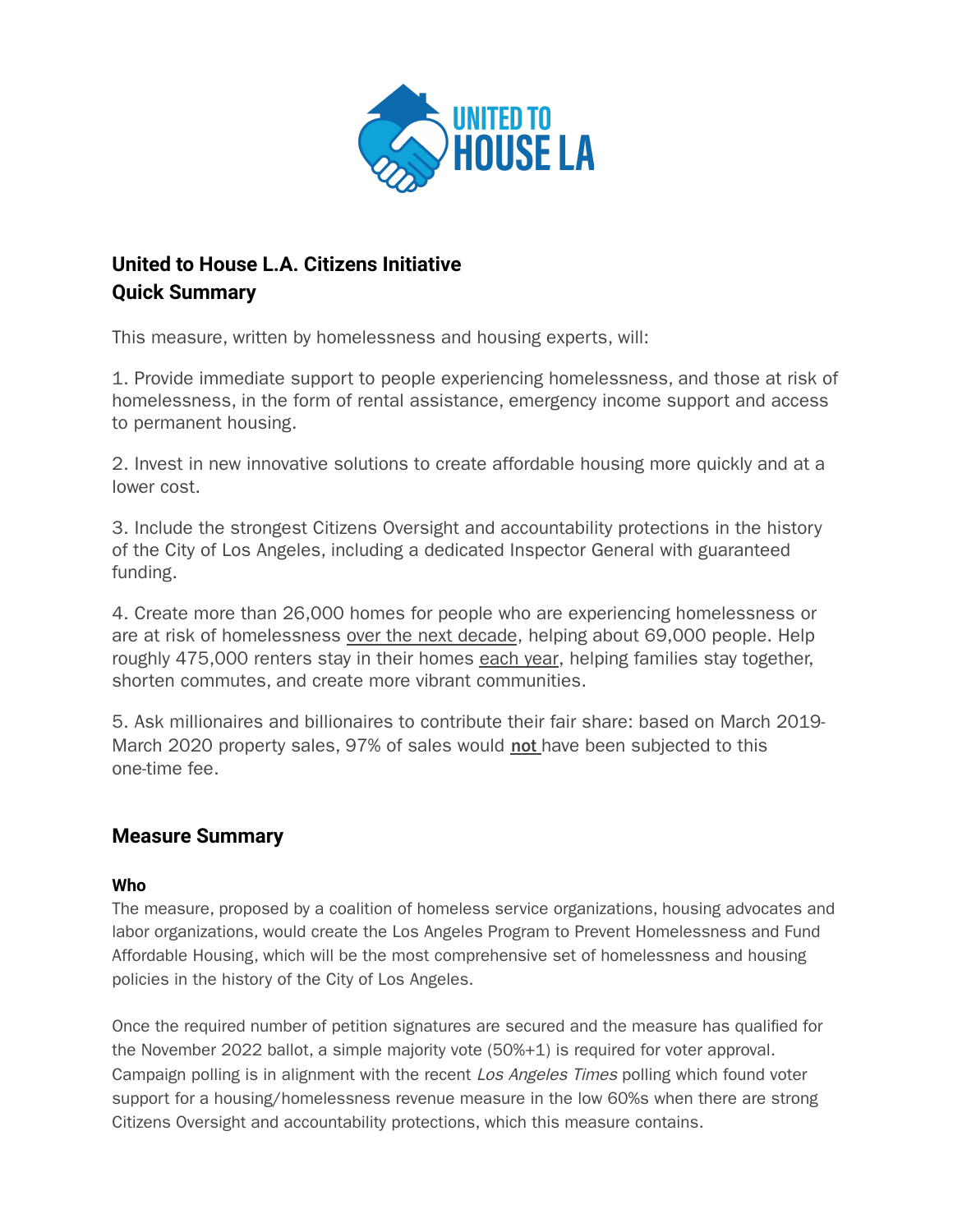#### **What**

The measure is focused on people experiencing homelessness and those who are most at risk of homelessness– those who are acutely (not more than 15% of median income) and extremely low income people (not more than 30% of median income). The measure has the following core components: protection of existing affordable housing, the creation of new affordable housing, and supportive services for low income renters.

#### **The measure will include the most robust citizens oversight and transparency in the history of the City of Los Angeles. This includes:**

- A paid Citizens Oversight Committee with specific expertise on the issues of housing and homelessness, appointed by the Mayor
- A professional staff that reports to the Citizens Oversight Committee, led by an Inspector General, funded through the measure, focused on ensuring compliance to the measure's eligible uses. This level of professional oversight has never existed before.
- Very limited ability for the City Council to change any eligible uses for the funding

#### **How**

Similar to progressive documentary transfer taxes in Culver City and many Bay Area cities, the measure will impose a new two-tier fee on the sale of high value property in the City of Los Angeles as follows:

The full value of the transfer of property from \$5,000,001 to \$10,000,000 will be taxed a single time at 4%.

The full value of the transfer of property of more than \$10,000,001 will be taxed a single time at 5.5%.

Based on property sales from March 2019 to March 2020 the measure would have applied to 3% of those transactions, or 1,020 transactions out of a total 33,763 total transactions. This would have generated roughly \$800 million in revenue.

#### **A Closer Look:**

The measure requires annual investment in a broad set of programs that are proven to support both people experiencing homelessness and those most at risk of homelessness.

The funds will be divided into two accounts– 92% of the funding for programs, and 8% of the funding for administration, operations, and compliance monitoring by the Citizens Oversight Committee.

Of the programs account, seventy percent (70%) of the total funding shall be used for the Affordable Housing Program. The eligible uses in this category break down as follows:

● 22.5% - 25%: Supportive and affordable housing for income-qualified populations in conjunction with other federal, state, and local affordable housing funding sources, such as federal Low Income Housing Tax Credits and state Low Income Housing Tax Credits